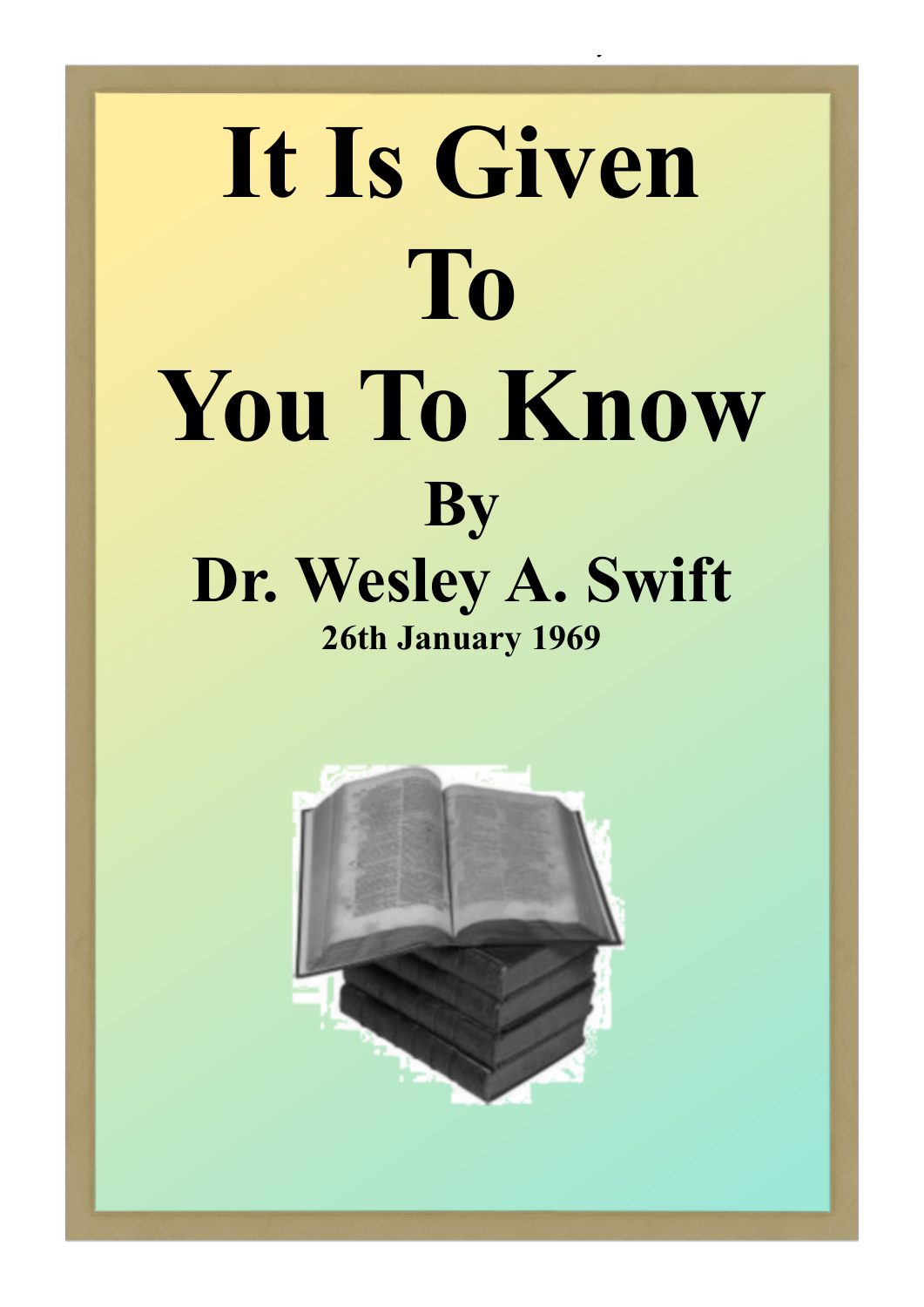#### **It Is Given To You To Know By Dr. Wesley A. Swift**

It is Given to You to Know - Wesley Swift

**26th January 1969**

S WE TURN TO OUR SUBJECT this afternoon, turn to the book of Romans, the 8th chapter commencing with the 27th verse. "FOR HE THAT SEARCHETH OUT ALL THE THINGS OF THE HEART KNOWETH THE MIND OF THE **S WE TURN TO OUR SUBJECT** this afternoon, turn to the book of Romans, the 8th chapter commencing with the 27th verse. "**FOR HE THAT SEARCHETH OUT ALL THE SPIRIT**. And makes concessions for HIS believing offspring, acceptable according to the WILL OF GOD. We understand clearly that HE who maketh intercessions and HE who holds forth, even into the minds of his believing offspring is by the process of the spirit. And the spirit is where the believing offspring have descended from God has created the capacity extending out over a Universe containing 1,126 suns. Holding together all forces of vitality and nature having created all things, and all things having been made for him and by him, for HE was before all things, and by Him all things consist. And HE hath looked down upon society in earth and HE hath ordained human destiny."

Now; we look out upon all of the choices, and people may think that they are deciding their destiny, and little do they realize who is the Master of all things. HE who hath made all men hath made human destiny a part of His good pleasure. And in the book of Isaiah HE says that HE does all things according to the pleasure of HIS Will. Therefore HE makes this declaration of human destiny, as to the ultimate destiny of the white race, this ultimate destiny of the children of God. And what he has purposed for them even before HE planted them in the earth, into our present existence.

The Apostle Paul then tells us that we did foreknow all of these things, that he did foreknow, For who HE did foreknow HE did predestine. Thus who did God foreknow? HE foreknew the entirety of your race. He knew you before he created the heavens and the earth. He foreknew when HE talked with you as to the programs which HE had in store and HE then talked to His spiritual offspring. Every last one of you who are a descend-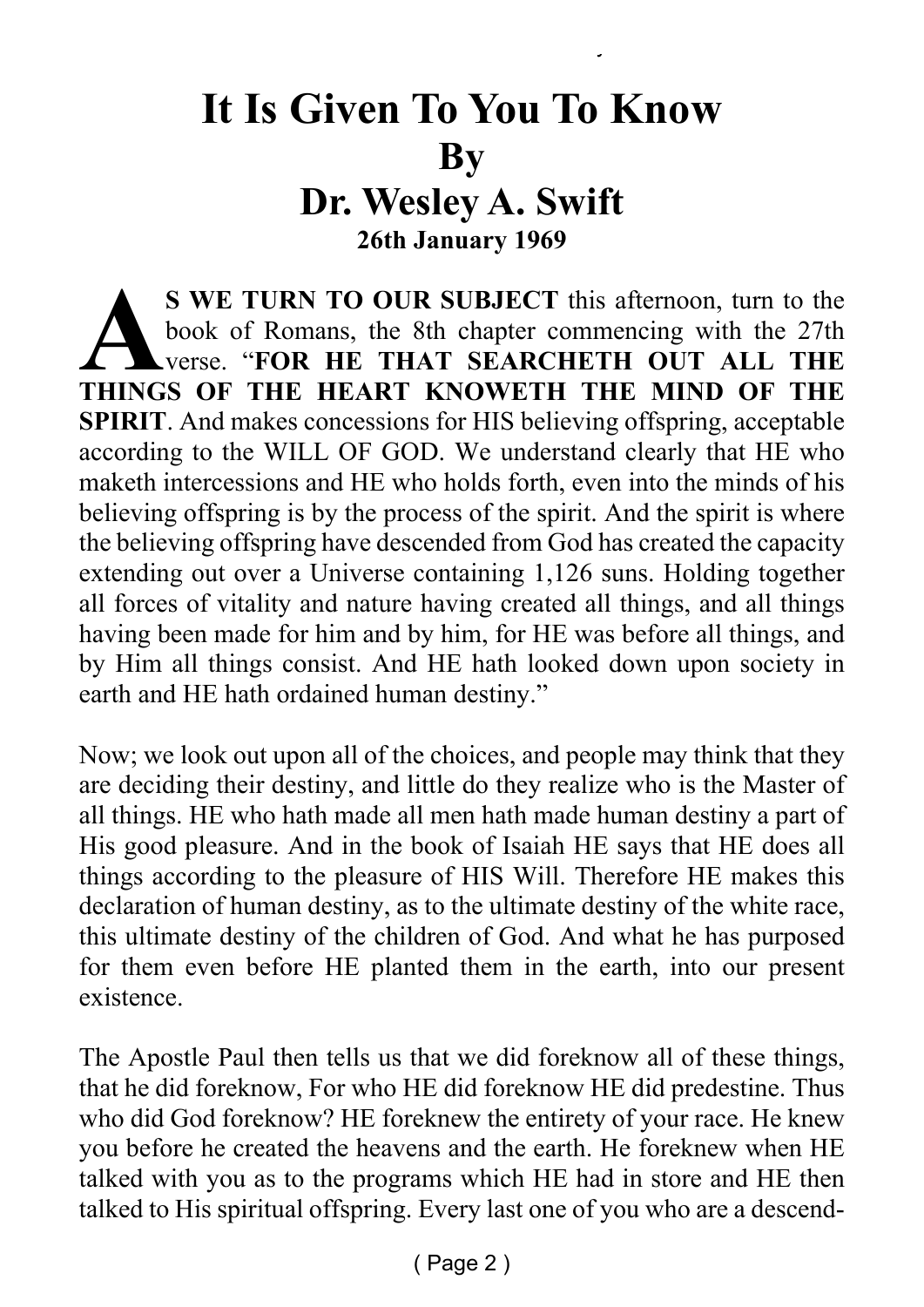ant of the white race, every one of you who are descendent from Adam. And you who are of this descendency but now in physical form are spiritual creatures the offspring of God. And you were this before the foundation of the world. And then as HE spake unto you HE declared that you would be the power that would come into the world, to redeem the nations of the world, by the testimony of the Gospel, and by the declaration that you would return to the God whom you had forsaken, under Lucifer's design to cease, and enter rebellion. You also wire with the Father when Lucifer was cast out of the heavens. You were with the Father when he threw Lucifer out of the heavens and 1/3 of the forces of that area of the heavens, in that original creation of the most high.

More than this as these things took place the Almighty had written your names down in the Lamb's book of life, before the foundation of the world. He wrote down the names that you would have, and of the family grouping that you would be a part of. All of these things were written in the book of Life before the foundation of the world. And HE the Almighty God, HE the creator of the heavens and the earth. He who is the creator of all of the Universe, controls all of the Island Universes out and beyond And He says therefore that those HE did foreknow HE did predestine to conform to the image of His own embodiment.

Therefore HE spoke unto you and informed you of the destiny that you would have. And He declared that you would descend into the earth, and come forth in physical bodies out of this race. And as HE made this declaration HE talks about your seduction by Lucifer, talks about the fall of this race, then of their redemption because they are the children of the Most High. Because you are possessors of His spiritual nature. Because you are different than the other people of earth. God had breathed into you the breath of life and you had become a **LIVING SOUL**. And His spirit could spirit could search out your mind because they were one in substance. Thus those that HE did foreknow He did predetermine and he foreknew each and every one of you as his offspring in the heavens before the foundation of the world. Twice born? yes! Born of the spirit of the Father, in the endless ages of yesterday. And Jesus talking about the mind of the spirit, the consciousness of the embodied God, said that HE would send the wave of His spirit upon his sons and daughters that it would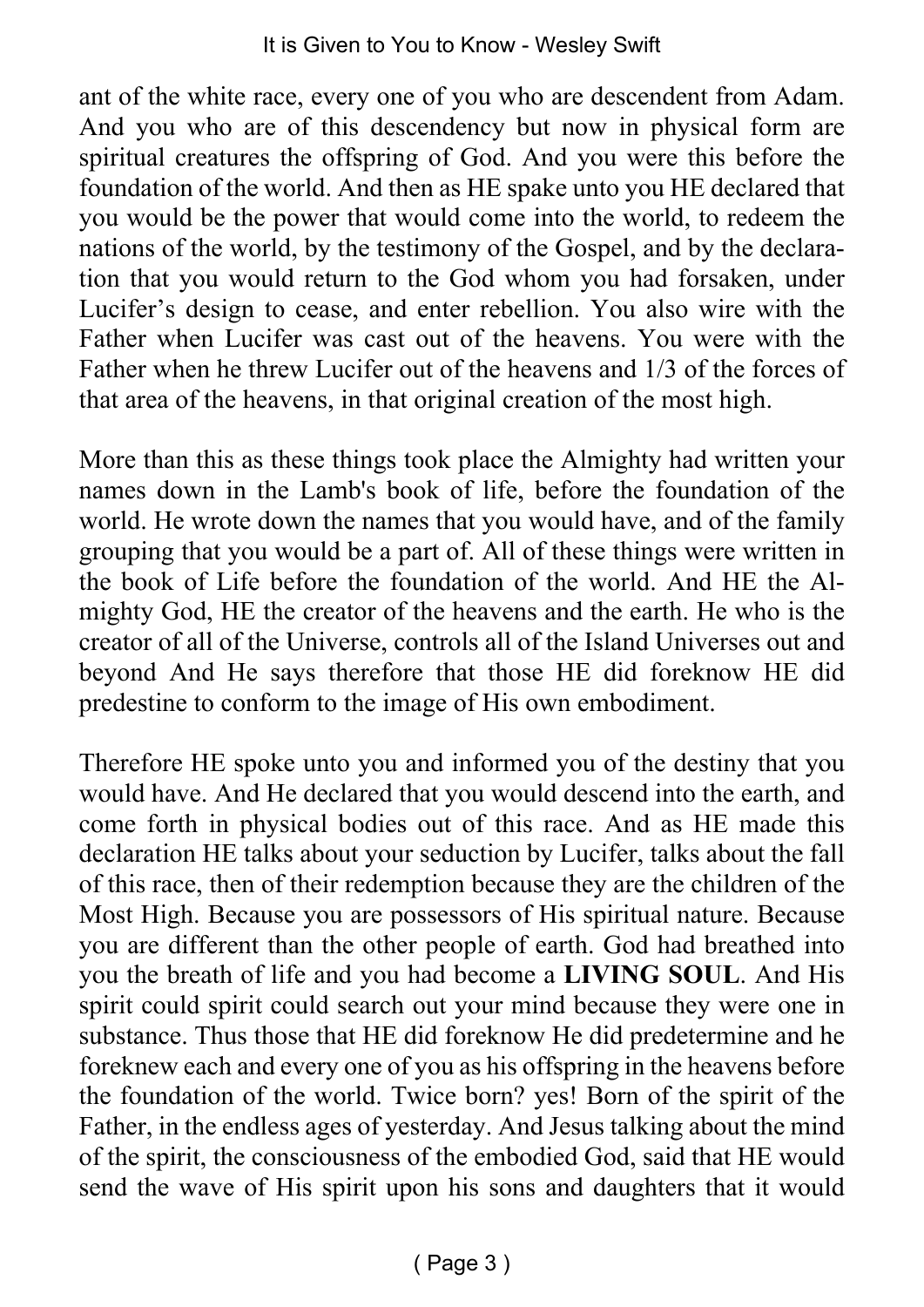bring to them the knowledge of all truth. That it would bring back to them the knowledge that HE had already told them, even from the beginning. Thus he said that He had predestined them to do one thing.

In the 82nd Psalm, it says: Ye are Gods, and all of you are the children of God. Ye are Elohim, why do you die like men? Why do you allow these things to come upon your race, when you are the household of the Most High. You are a predestined people, who are to arise and take possession of the kingdom. And you are to rule with Him in the endless ages, over the entirety of His universe.

This, my friends, is Human's destiny. Hu-man means spirit man, begotten in the spirit and incorporated into the flesh, and these two become as one. For in the fullness of time when the Christ shall appear, we shall be like him in thought and in mind, and in action. And this is what the Apostle Paul said he really look forward to, when he could put on his whole glory. He said he did not want to die but he did want to put on his whole aura of light. For he also knew that the children of the Most High were to conform to the image of the Most High himself. **THOSE HE DID PREDESTINE, THOSE HE DID FOREKNOW, HE DID PREDES-TINATE TO CONFORM TO THE IMAGE OF THE MOST HIGH GOD**.

Now; God made the declaration before the foundation of the world that He would be the lamb slain before the foundation of the world. That He the lamb of God would emerge out of the very race that HE had begotten. That He would become a completion of that cycle. And HE would not be ashamed to call you his kinsman, his brethren, after the spirit as well as after the flesh. Conforming to his image, which means that you can conform to the areas of his thoughts, his concepts and ideas. It means that you can conform to his image, and the background of this is that He said that you would conform to his image as to the time when Christ walked the earth, and returned in his majesty and his glory. We understand that when Christ returns we shall be like **HIM**.

Sometimes the theology of the churches do not recognize that they have been begotten by the Most High. They do not recognize what the Apostle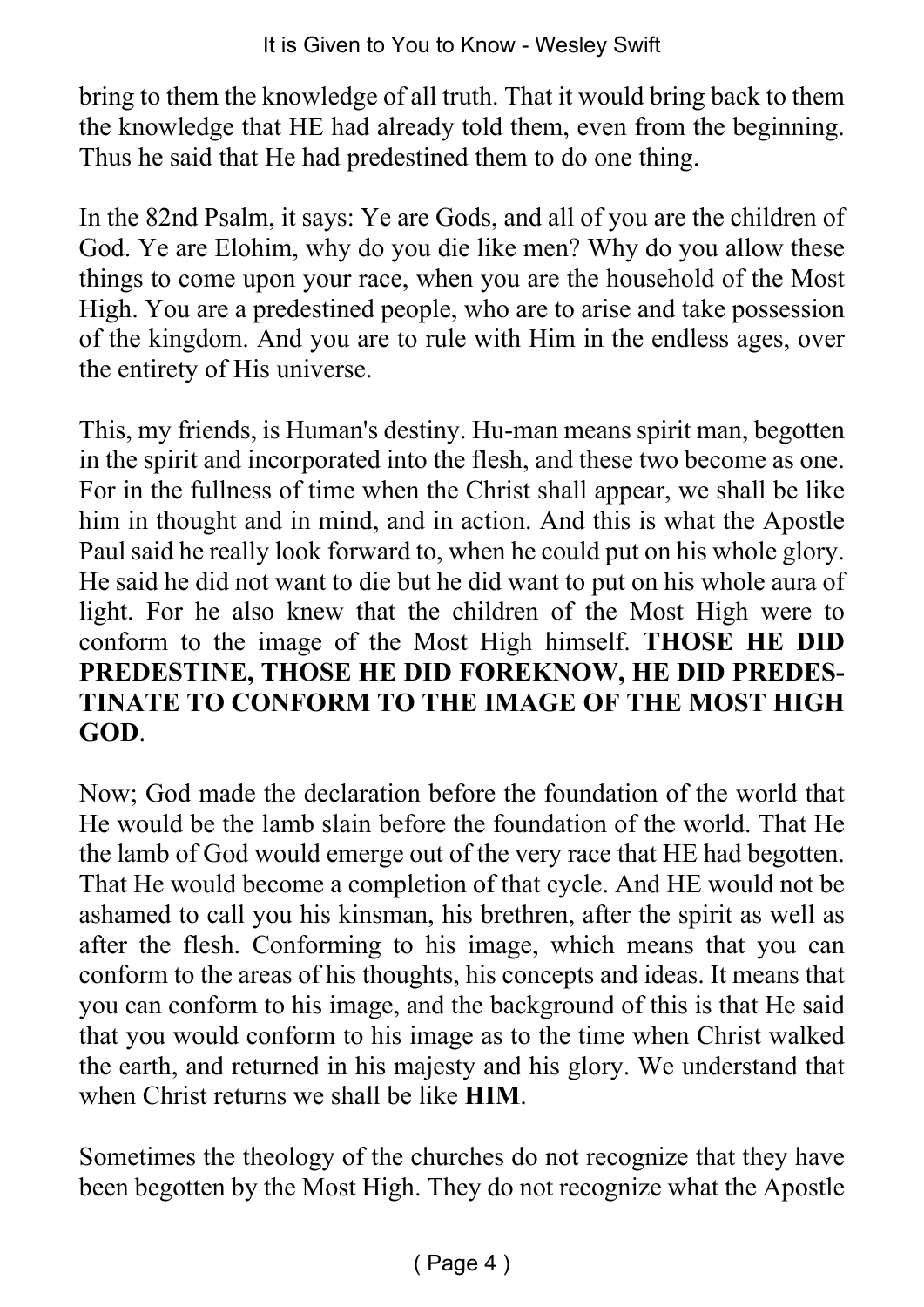Paul is talking about here. In the book of Romans when it says, His spirit bears witness with our spirit that we are the children of God. And the expectation of the creature is waiting for the manifestation of the sons of God.

And the manifestation of the sons of God comes in the day of conformation. And God has made this a great and clear declaration that you have been destined to conform to His own image. We can think of nothing in majesty as being as great as God. With passions and powers like God. Thinking in forms of righteousness as God. And in this situation then we will conform to the pattern of God's own words. There fore to those who are his household and his children, he has predestined that they shall conform to the image of his son (his embodiment) into that pattern of predestination roams the mighty creative forces of the Universe, rose the majesty of the plane of light for the spirit is the plain of light.

And there in bodies of spiritual light you existed before the foundation of the world. God himself is light and He is the Light that lighteth every man (Adamite) who came into the world. By the same pattern we look out over the cosmic planes of light that are in the Universe. These waves come from out of outer universes beyond, and as these waves come to earth, we have learned that there are tremendous powers there. We are working in our laboratories of today and we are beginning to break these patterns of light down and we have brought them through the patterns of the diamond. We have brought them through the Emeralds and through the Ruby and each of them down.

They are working in a new way and we call this the laser beam. And this laser beam is as hard as a rock or a surgical instrument. And you can operate on the eye or on the eye with such a knife in surgery. It can consume and disintegrate. It can cause to explode and to vibrate. And these waves are caused to be reflected and deflected in various ways. And we are in the infantry realm of discovering the majesty of such patterns of light. We discover also that light is operating from the cosmic patterns, through out the universe, on the human body to keep the heart beating in rhythm. They have discovered now that there are laser beams absorbed in the human body like a rhythm, and they maintain the rhythm waves of the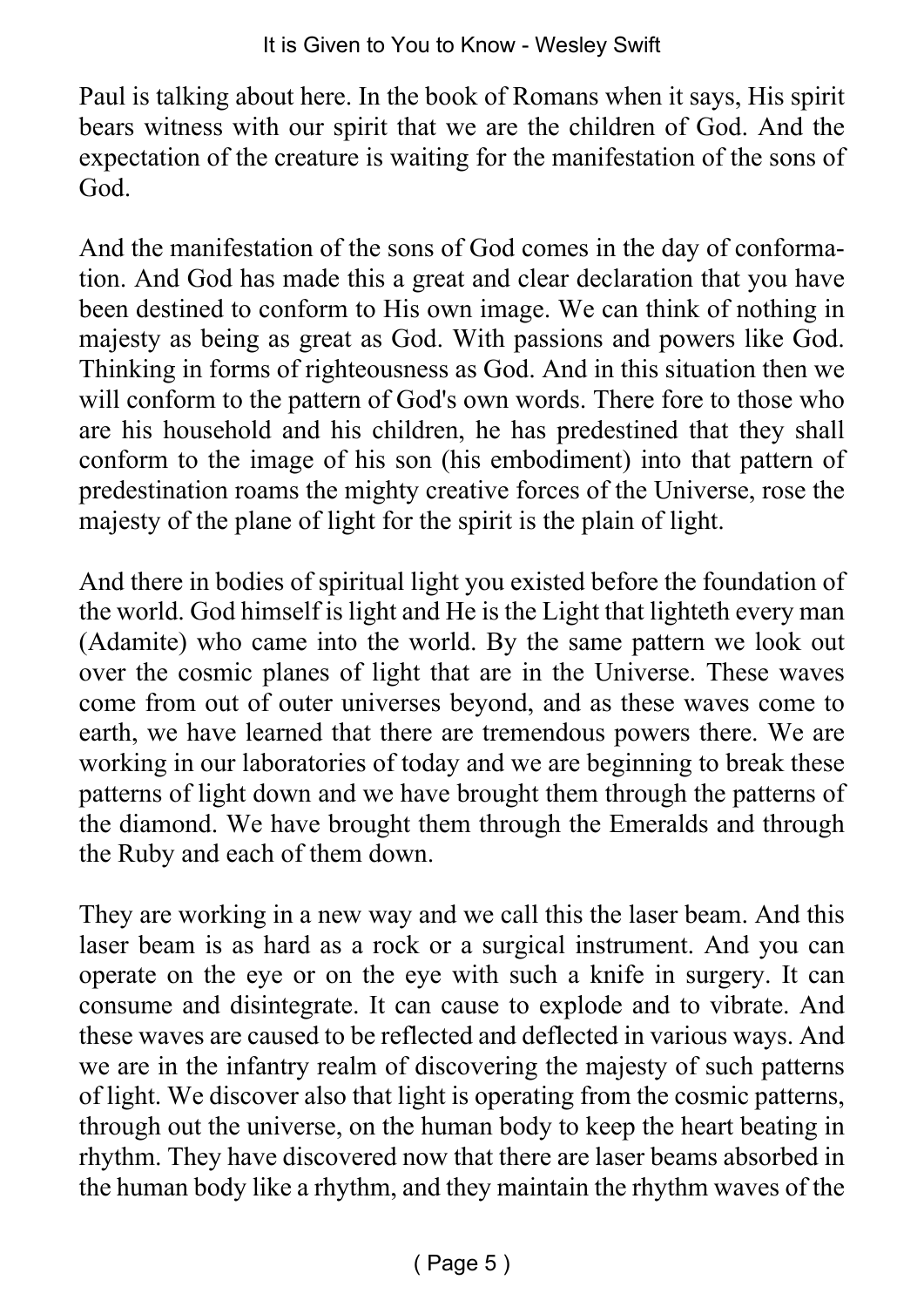human body. We do not know all that there is to learn about this subject. But we want to point out to you this, that that light which affects the light of men moves from out of the Most High. And it can move upon the consciousness and the intelligence. For it can be directed by the Most High God.

Christ, as HE walked the earth, performed miracles. And those miracles were amazing. The withered hand took upon itself flesh again and thus became a hand again. Substance came and the substance grew as the power spoken by the word of God did its work. He called into play the power of the very universes to accomplish this. The wind and the waves obeyed his words and his disciples marvelled at this. He opened the eyes of the blind, and he unstopped deaf ears. He stopped a funeral possession and raised the dead. But why could not He do this, for he had created all of the Universes. And all of the strange patterns of life at his fingertips. And as we remember all of this then we do not question for without a doubt this was the Majesty of God. This was the very Christ. And God looked down through the corridors of time and said, "**ACCORDING TO THE PLEASURE OF MY WILL, I HAVE ORDAINED THAT YOU SHALL BE EXACTLY LIKE I AM.** You will conform to my pattern of the flesh, for I did these things while in the flesh. More than this your mind shall be as my mind, and your knowledge as my knowledge. Because you are my offspring, you are a divine race. **YE ARE ELOHIM AND ALL OF YOU ARE THE CHILDREN OF YAHWEH**." So by this declaration again we shall conform to his own image.

You know there is a strange situation at work. There is no power quite like the power of the spirit. There is no work quite like the light of illumination that moves upon men. Men come upon it as they worship, they come upon it as they read the scriptures. And as they seek out the pattern of the scriptures and seek out the mind of God, they discover that the infiltration into their own consciousness is the similitude of workmanship. They discover that they begin to abhor with each development of spiritual illumination the things of the world.

Now when we talk about the world, we are not talking about the earth and things therein, we are talking about the world order of Lucifer. We are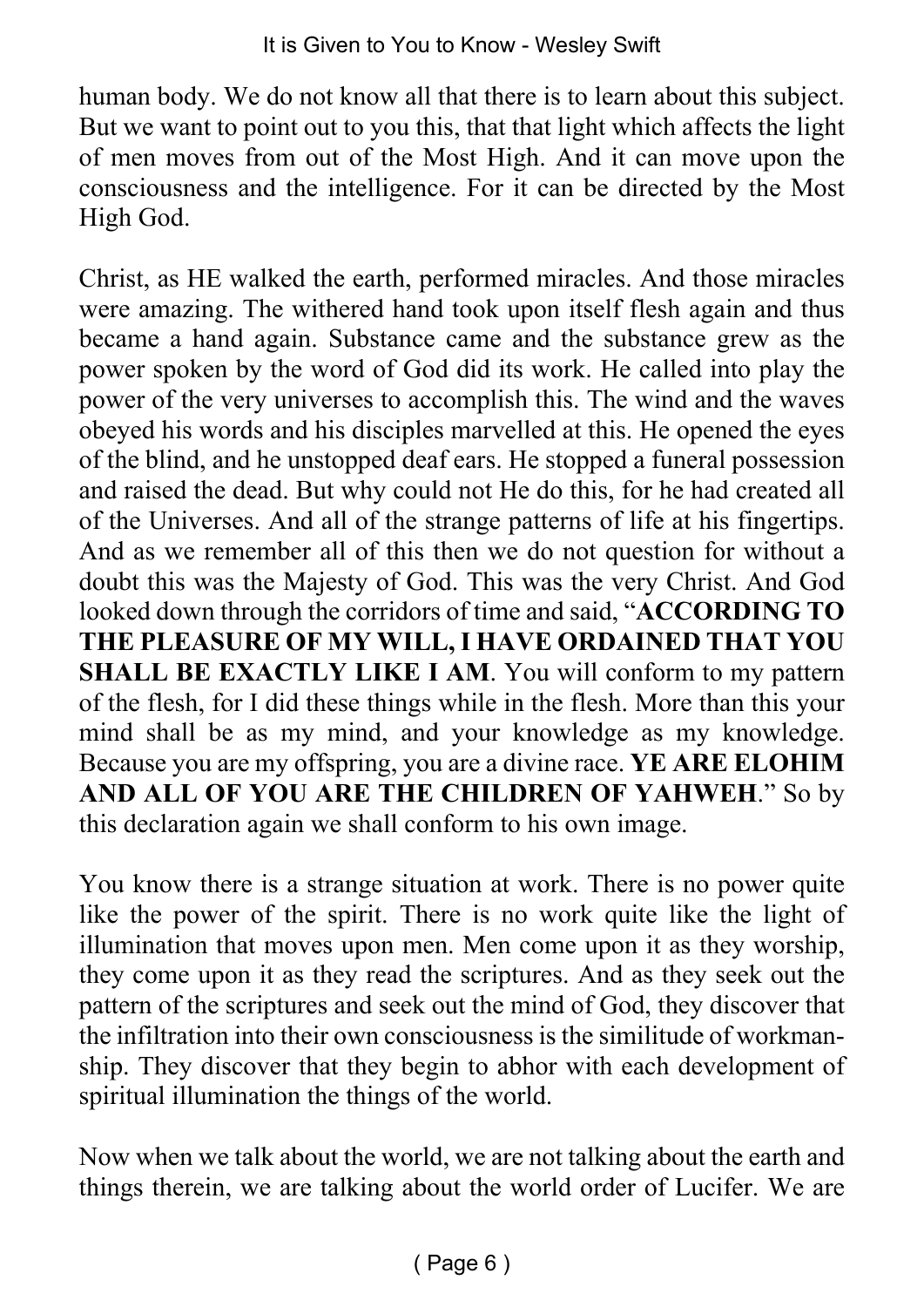talking about the dynamic pattern of Lucifer's Satanic civilization. We are talking about the races and the idolatry. We are talking about the immorality that they welcome, and seem to rejoice in. We are talking about these things as the world order. The sun total of those things which are against God and his kingdom and against HIS Majesty, still in revolt. These we refer to as the world. And when we talk about the things of God, then we talk about the kingdom of heaven.

We talk about a kingdom of heaven. And we want to point out to you that we become more God minded, as the consciousness of sin, arises in your consciousness and your consciousness becomes more astute. You not only look upon the patterns of darkness, that move as conditions upon the face of the earth.

But as you move out in your thinking you repudiate the darkness. How man of you who do not find yourself repudiating the patterns of transgressions. You repudiate the processes of violated commandments. You repudiate the violations of moral law. When you talk about the motion pictures today, there is then a dozen evil ones. There are those that only move out of the minds that are corrupted, in patterns of evil. They seek to seduce a whole society, and you find yourself in condemnation. They sell their drugs, and they move out to capture youth. And you find yourself standing with God and repudiating these patterns. And all of the time while this has been talking place, there is a transition that is taking place in your consciousness and mind. You are a different and separate kind of a creature then that which the world embarrasses and enjoys in this pattern.

Not only is this true, but there has developed, over the children of God, a spiritual force, like an evolution of spirit. For as these things begin to be addressed, you are becoming a child of God. You are now against God's enemies, you are against their strategies. You are against all things which are not of God. But by the same process you are agreeing with God. Your own nature becomes more God like. You find yourself abhorring the darkness, and accepting the light. People say, what is this doing? It is also a perfecting work. You find yourself caught in this pattern of temptation from the world. But you find yourself more immune in those individuals whom God is raising up of his household. For God says that HE has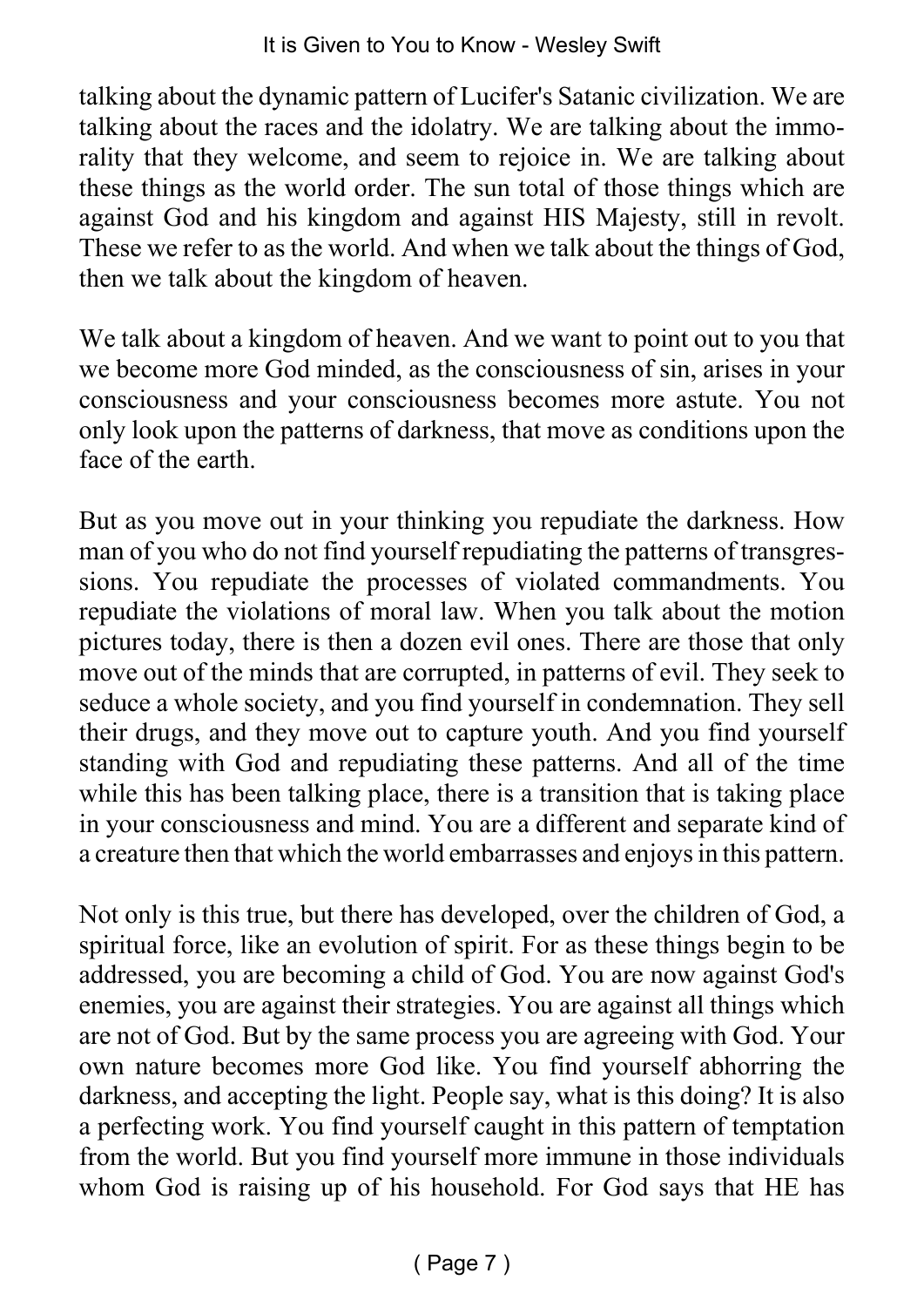predestined and decreed that you shall conform to the image of his own embodiment. There is no calling on the face of the earth higher than this wish to conform to the likeness of HIS own embodiment. And finally moves on to the revelation of the Almighty and Eternal God. After all, my friends, God has declared that you will rule with him in the ages to come. You are going to rule over the cycles of the universe. You are going to rule over the whole universe. From out of the Pleiades you came, from the centre of the Universe, into physical form because God sent the spirit of His sons into the bodies of the Adamic Race. Not only is this true, but think, my friends, the increase of his kingdom is not going to have any end. And you are going to conform to His image. And that which was lost by your seduction by Lucifer, then God has determined shall be restored. Because you are his sons, and he cannot leave His sons in custody of Lucifer. And in his crucifixion He only permitted this crucifixion so that HE might take upon Himself this weight of the world.

They could not even keep him out of perdition. For Beelzebub said, who is at the gates? The LORD strong and mighty is at the gates. And Beelzebub says, Oh, Lucifer keep him out, we don't want him here for we could not even hold Lazarus when he called, when he was here. But the cry was Open up ye pearly gates for the LORD who is strong and mighty is at the gates 'The King of Glory shall come in.' And in that time then Christ kept his appointment with Adam down to his own time. He preached unto them the Gospel unto those whom we had called dead. And then HE brought them forth, His many sons and took them into glory, and hell hath no power over them from that day to this. Thus, we see again the majesty of God's purpose and grace.

To restore His children and make them to conform to the patterns of His own image. Oh, you say, there are many white men today that do not conform to the image of God. But I want to tell you that there is one things that today you can rejoice in. For this God who holds the Universe together, from the beginning to the end, says, 'I save to the uttermost.' Not, my friends, incomplete, but unto the uttermost. I restore, I redeem. And in all of those things the Eternal God, your Father, unto whom you say, 'Our Father which art in heaven'. Our Father who has said, I have predetermined, I have confirmed human destiny, and I have determined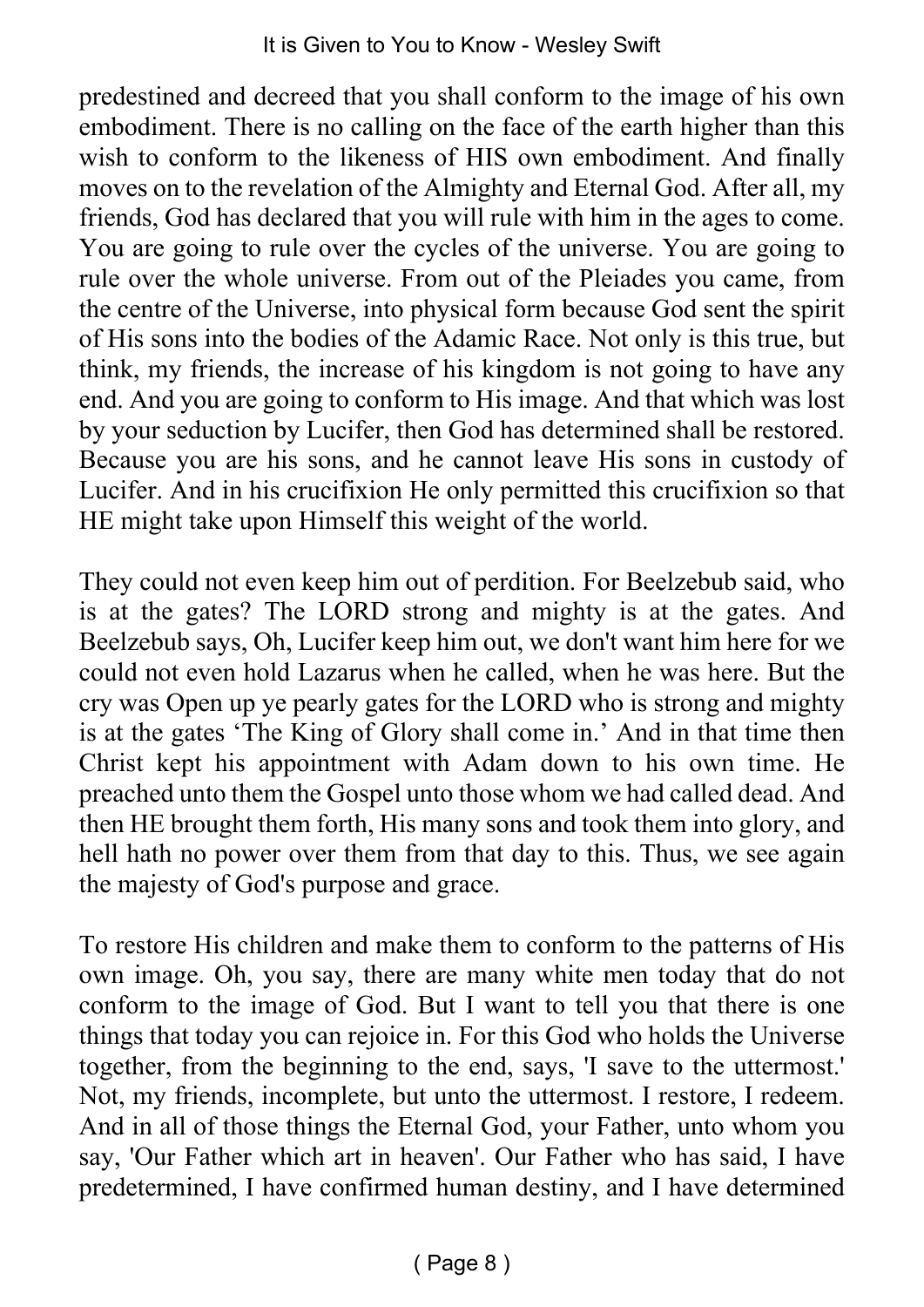that every last one of you are going to conform to my own image. Moreover we read that he has not only determined that you shall conform to his embodiment, but He himself would be the first born among his many brethren. He who was the embodied God the eternal Christ Jesus, who was the same yesterday, today and tomorrow.

Before Abraham, I was, the first formed, the first begotten and the first formed of his kinsmen.

Now we read these words: Moreover those he did foreknow he did predetermine. Those he predestined. Those in the patterns of human destiny, he ordained. And those He called, he had already justified, and those he had justified, he also glorified. And I want you to know that it says, arise and shine, for the Glory of God has risen upon thee. And the day will come when the children of God shall stand forth in majesty and power. When the light of the countenance and the aura of the white race will so stand out on the face of the earth, that those who see their hearts will cease and tremble. And those whose hearts are filled with evil and lust, the children of Lucifer will seek the rocks of the mountains to hide themselves. They will hide from his presence, his light and his Glory. But the kingdom of God shall be known as the kingdom of light and of Glory, and the kingdom of majesty. Because those He foreknew he hath called, and those he called He hath justified. And those he justified He hath Glorified.

Who can deny God the absolute pleasure of His will? Who can say that God shall be defeated and shall lose his sons and his daughters? Or not be able to complete the majesty of his purposes? The pattern of conformation is the pattern of having your thoughts, your mind and your spirit conforming to the pattern of God's spirit. And when your mind conforms to the process of the spirit, which is one with the Eternal, this is because the spirit has never transgressed. The spirit has no capacity of transgression. The spirit was begotten of incorruptible seed in the heavens. Therefore being born of incorruptible seed there is no way to corrupt it, there is no way to destroy it. It is immortal and resides in the human body. And this spirit shall conform to his image just as the mind will conform to this pattern as the body shall put on immortality.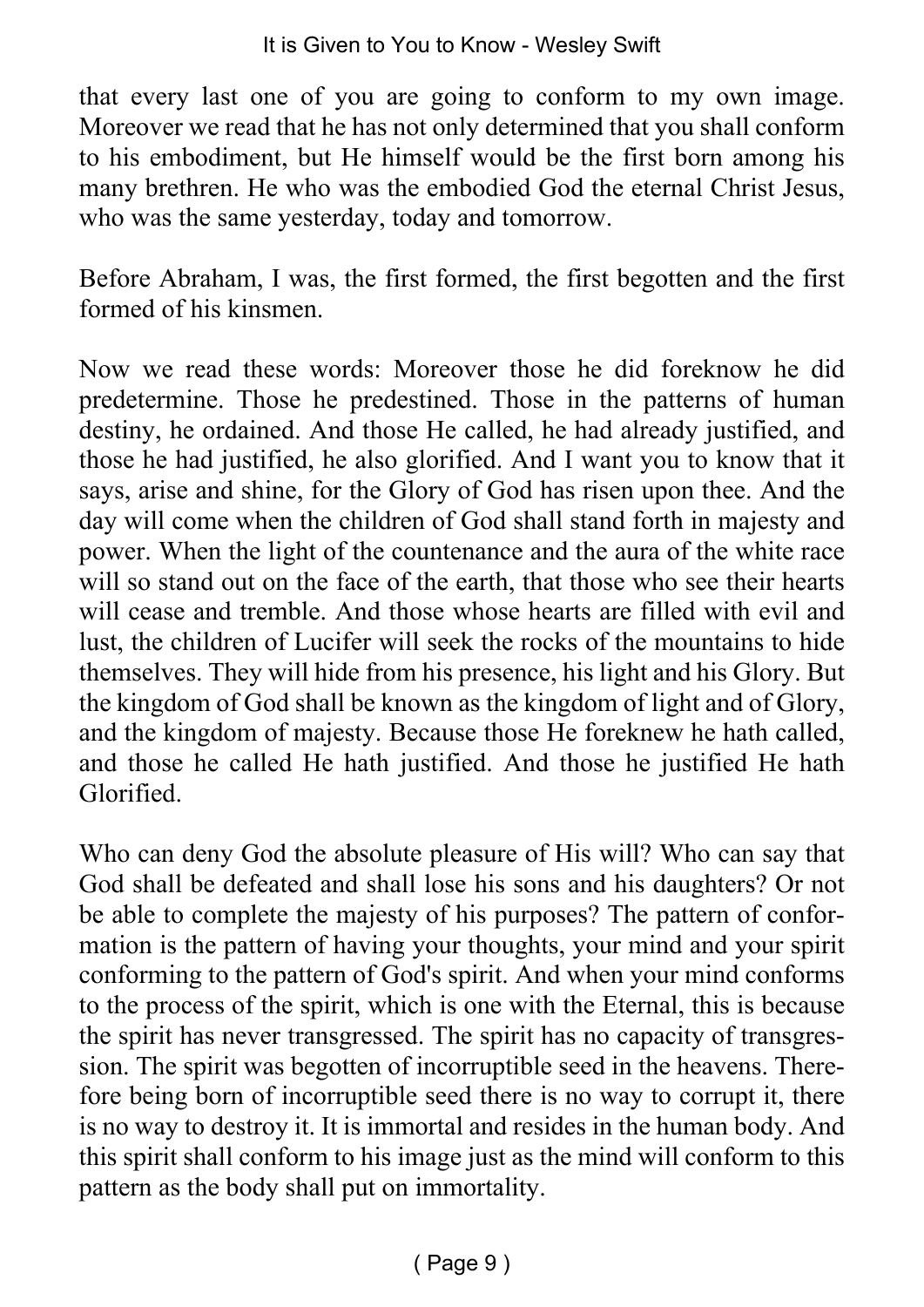Therefore with this great concept of the spirit, ye who have been begotten of the spirit, we who are the children of the spirit, shall say, Our Father which art in heaven, hallowed be thy name.

In the 12th chapter of the book of Romans, we again see the processes of God. For he speaks here and tells you what not to conform to. For He has destined that you are going to conform to His own spirit. He has destined that in this hour of conformation that the children of the Most High are going to think as He thinks and know as He knows. He says, therefore I beseech ye brethren by the Apostle Paul that ye brethren present your bodies a living sacrifice. He was not calling on you to die, he was talking about a living sacrifice. A living conformity to the pattern of the mind of God. This opposition against the powers of transgression, against the powers of darkness, against the powers of evil, this victory force of the power of the kingdom. This then is your reasonable service.

Now then, therefore be not conformed to the world. Do not be thinking as the world thinks. It does not matter what the world thinks. The world is smart in gathering up all sorts of titles for you. They will call you a bigot, or say that you are prejudice. But it does not matter what the world thinks. This happens to be my Father's world. This happens to be my Father's world to give. And he has already bestowed it upon the sons of Adam. And it is already determined that he is going to rule over this world with them and the worlds to come forever. So it does not make any difference what they say. It does not matter what they think as long as you are in agreement with God.

As long as you think in the newly conformity pattern. Therefore be no conformed to how this world thinks. Be ye be transformed then by the renewing of your mind. The renewing of the mind comes as the spirit of God works upon the children of God. As the light of God coming out of the cosmos settles down over his children. Calls, selects and eventual justifies. And we do see today that as this moves upon them then they do move differently. And they do never conform to the pattern of the world. If you conform to the world then you stand for all the patterns of mongrelisation, and for witchcraft, and all of the world has filled the world with their conforming to the revolt against the Most High. So don't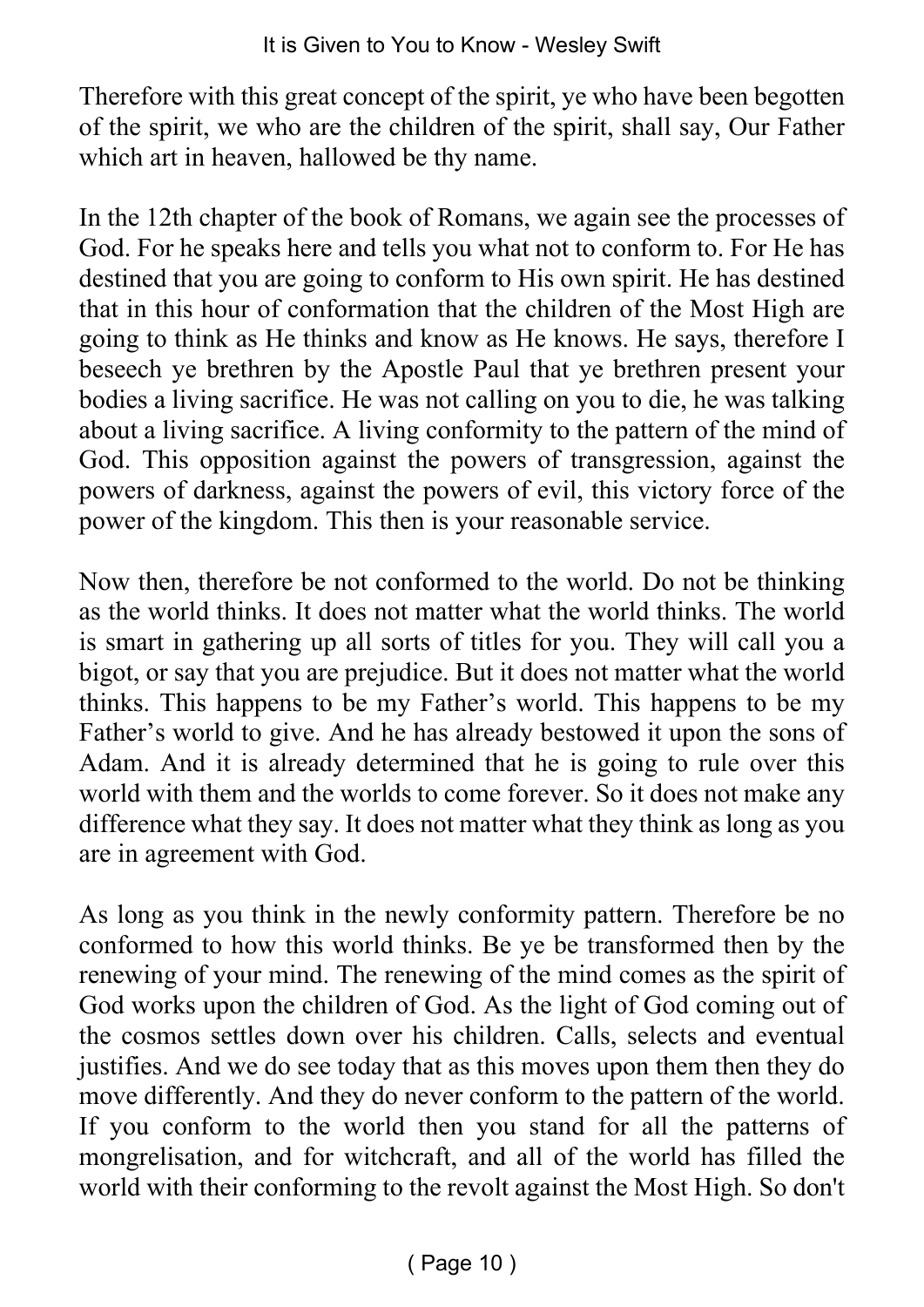#### It is Given to You to Know - Wesley Swift

you conform to the world, stand up against it until every knee bows, and proclaims that Christ is God, and God alone in the Universe.

This, my friends, is your destiny. Therefore this is what the scriptures say. 'Therefore be ye not conformed to the world, but be reformed by the renewing of your mind. So that you may fulfil that which is perfect, that which is assessable, that which is the perfect will of God.'

Therefore, we go back again to the patterns of His promise. Out of the ages of yesterday. HE with that sovereign mind, that majesty of spirit, has predestined that every one of His children found here in bodies of flesh, shall conform to the image of God as HE walked the earth. And world without end shall share with HIM, in the power and glory which he brings upon His family. As He lifts that family into proper position with **HIM**.

Therefore, the Eternal God is your Father. And he has ordained that you shall measure up to the standard of His righteousness. Nothing short of this will be acceptable to **HIM.** And unto Him we shall sing our praises world without end.